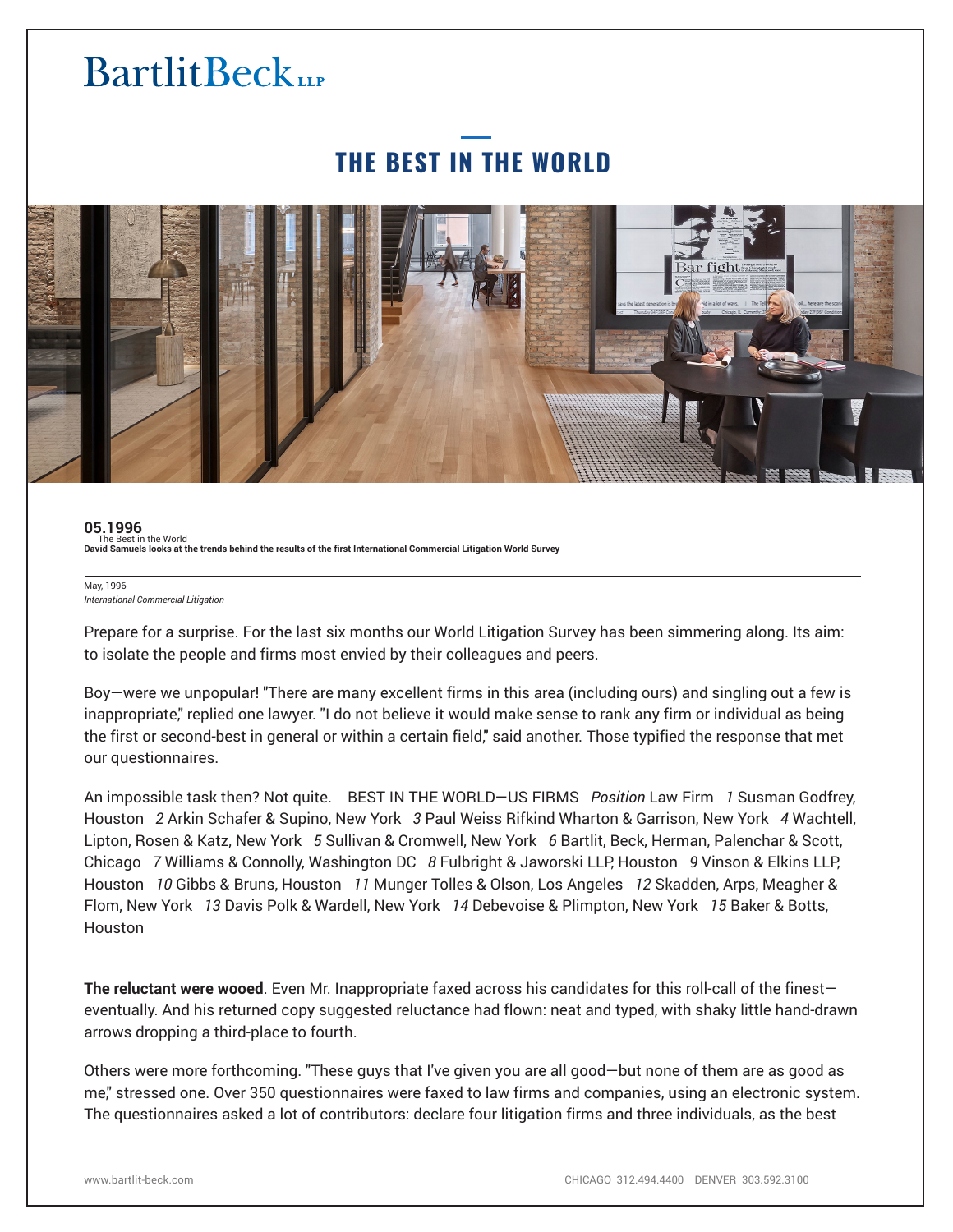THE BEST IN THE WORLD

available in their location. Yet in follow-up interviews with contributors several noted the clarity of their own views.

"It's not hard to do. It's perfectly natural that people should have a view about who else is good. And it is certainly not inappropriate to give it, provided that you are being given some confidentiality," says one US contributor.

A UK head of litigation who polled his whole department before returning the form, supports that view: "I thought overall that it was pretty easy. The more specialist areas are always the easiest. But even on the more general area of who's best overall we didn't have to ponder too long."

The long lists of candidates generated by the fax survey were honed in telephone interviews. The final league tables appear opposite this page.

The US and UK tables, the countries that gave us the best response, disclose the biggest surprises. For a start, in the US lists the famous Wall Street firms fail to dominate. The overall best US firm, Susman Godfrey, is based in Houston, Texas. In comparative terms it is small for the US. It has just 36 lawyers. BEST IN THE WORLD— US INDIVIDUALS *Position* Lawyer and Firm *1* Stephen Susman; Susman Godfrey *2* Stanley Arkin; Arkin Schafer & Supino *3* John Warden; Sullivan & Cromwell *4* Bernard Nussbaum; Wachtell, Lipton, Rosen & Katz *5* Arthur Liman; Paul Weiss Rifkind Wharton & Garrison *6* H Lee Godfrey; Susman Godfrey *7* Fred Bartlit; Bartlit, Beck, Herman, Palenchar & Scott *8* Robert Fiske; Paul Weiss Rifkind Wharton & Garrison *9* John O'Quinn; O'Quinn, Kerensky, McAninch & Laminack *10* Greg Joseph; Fried Frank Harris Shriver *11* Barry McNeil; Haynes and Boon *12* George McMaster; Thompkins and McMaster *13* Roy Reardon; Simpson Thacher Bartlett *14* Robin Gibbs; Gibbs & Bruns; Finis Cowan; Baker & Botts *15* Patricia Hynes; Milberg Weiss Bershad Hynes & Lerach

In total, in the US top 15, four firms with fewer than 40 lawyers appear. Arkin Shafer & Suppino, which came second, is an 11-lawyer firm. Bartlit, Beck, Herman, Palenchar & Scott in sixth-place is a firm founded by nine partners who chose to leave Chicago's 400-lawyer Kirkland & Ellis in 1993. Gibbs & Bruns, in eleventh place, has 18-lawyers.

"I think it's surprising that the survey actually got that result," says US trial lawyer Fred Bartlit, founder of Bartlit Beck and number six in our list of merited individuals. "But, in my opinion it's accurate," he adds. Bartlit believes that: "The best law in the US right now is being done in 20 to 40 lawyer firms."

He says the preponderance of such firms is no surprise. In recent years in the US, the number of senior litigators leaving big firms to set up trial-shops of their own has jumped.

"It's a huge movement right now, because the financial rewards when you're out on your own are so much bigger," confirms Stephen Susman.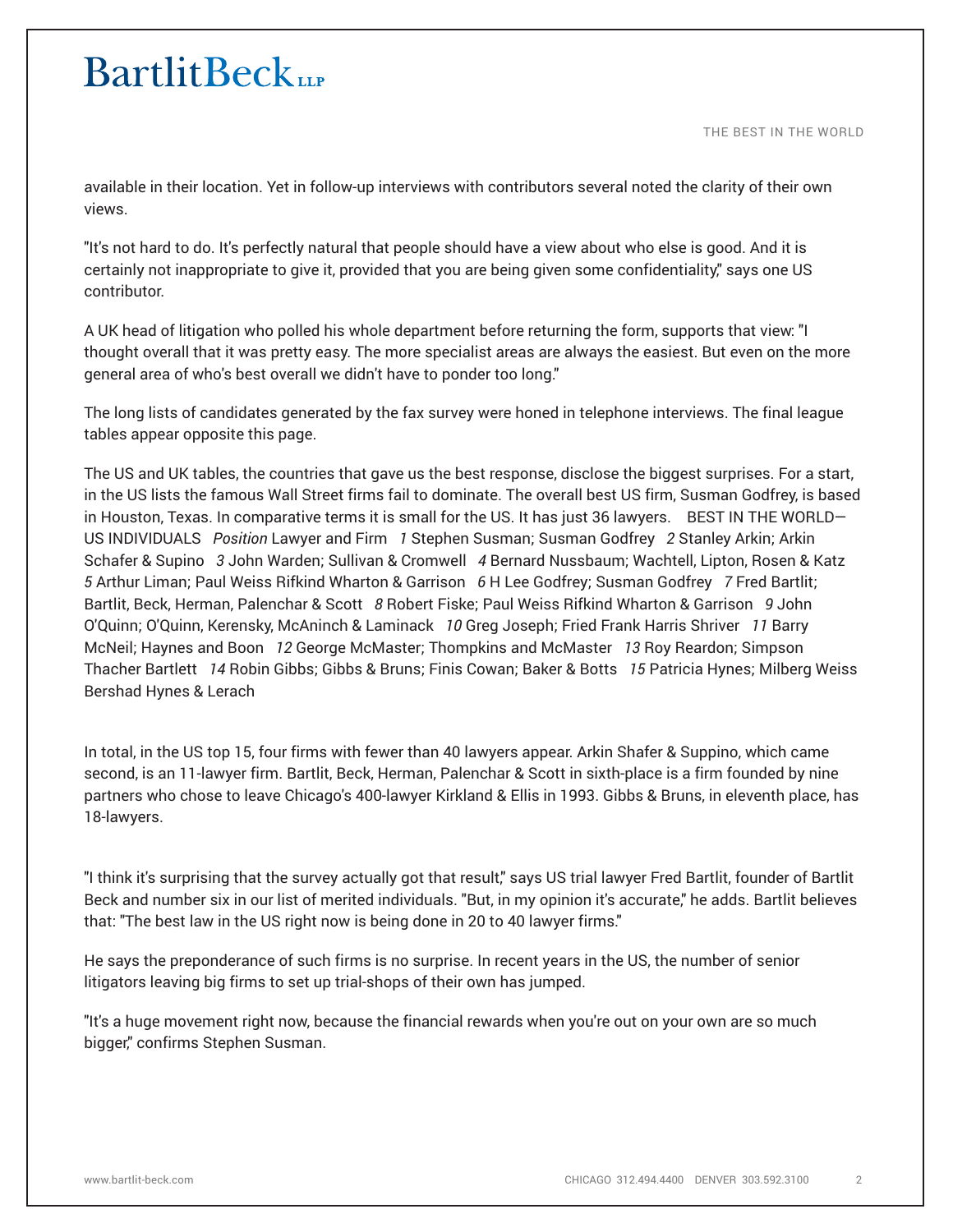THE BEST IN THE WORLD

Big-firm politics is given as one explanation for the exodus. This means more than just passing-up work because a client has connections to another area of the firm that raises conflicts of interest.

### Litigator qualities 1

"To be a good litigator you need a prodigious memory, the ability to mentally cross-reference huge amounts of material, and an understanding of what motivates people—what they want, what they fear, what they need and what they can forego."

Stanley Arkin, 2nd in US survey

### Muzzled

Litigators at big firms often find themselves asked to take a less aggressive stance on a dispute. Usually it is because the firm's executive lawyers consider that the alternative places client-relationships at risk. "You get told, Look, please don't do this—it'll upset Merrill Lynch, don't do that it'll make Bank of America mad, please don't pursue MCA too hard, we have a relationship there," says Stanley Arkin, who left Chadbourne & Parke two years ago. Now, Arkin says he can do the kinds of cases he had to forego while he was there.

When the top litigator at a big firm decides to leave, business often goes with him. General Motors and NL Industries moved much of their work to Bartlit's new firm in 1993, when he departed from Kirkland & Ellis. The conglomerate Tenneco use Susman & Godfrey our double winner whenever it has an important enough case.

The lists clearly show that having fewer lawyers is no barrier to doing large cases. One of Texas's most famous trial lawyers, Joseph Jamail (who surprisingly failed to make our US list), is known to hire big local firms like Baker & Botts to do the heavy paperwork on his largest cases. Now others are following his lead. "We're in a big case right now, huge, doing four to five depositions a day no problem," says Bartlit. When the work demands it, he says, he can co-opt in lawyers he knows at other firms. "We just attach them using e-mail," Bartlit explains.

Fred Bartlit believes his career is a perfect example of why litigation practice in the US is changing. He left Kirkland & Ellis aged 61, dissatisfied. He calls it his bid for freedom: "To really innovate you have to start from scratch, with a clean sheet of paper."

Primarily, he wanted to find new ways of charging-out his services. But he also felt that in a new format efficiencies were possible that meant his clients could have the same product but at vastly less cost. In other industries, he points out, managers have already recognized the links between a team's performance and its size.

#### Small and mighty

Few would contest the wisdom in that view. Virgin's Richard Branson is on record with his belief that more than 60 people in an organization is unwise. Percy Barnavik, the chief executive at the mighty engineering group ABB, is restructuring its 200,000-person business into groups of 40. Bill Gates, of Microsoft, is also a known fan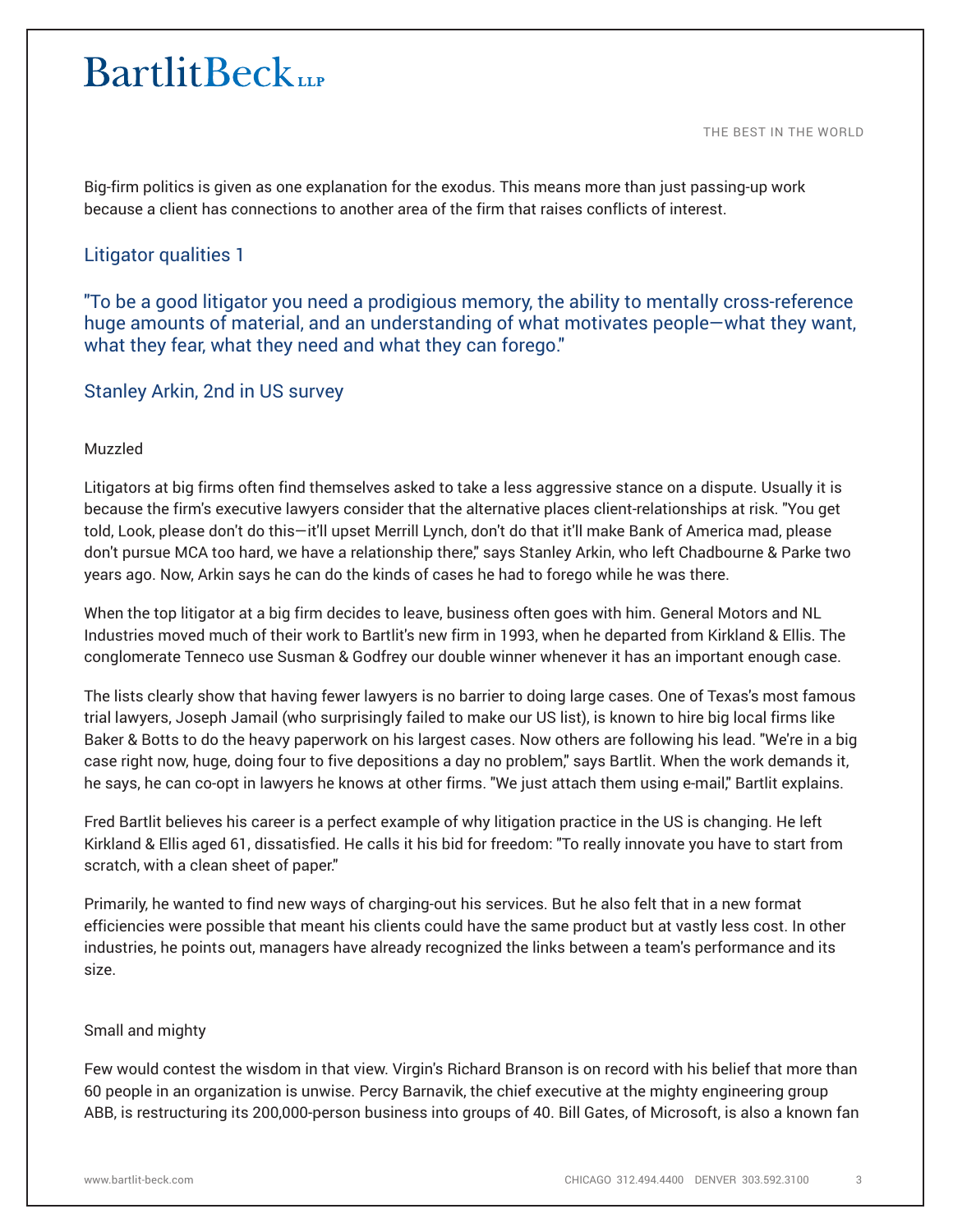THE BEST IN THE WORLD

of small teams.

The new small firms can work better because of their size. "We're just applying a principle that's already widely known, which is that unless the leaders of a group personally know all members of that group, there is no way they can manage them effectively," says Bartlit. He adds: "We don't have factories, we don't own patents, or other assets, all we have is people—their strengths and weaknesses. Management in our business means simply how we put our people into teams."

Small firms operate in more efficient ways. For instance, right from the start, experienced pair of eyes get to read a new case. At a Wall Street firm, teams of junior lawyers may do the early work. In contrast, at Arkin Shapiro & Suppino Stanley Arkin himself vets the brief. "This is more efficient, because of the way I process it: I get to the guts of the thing, I'm not afraid to make decisions at that time. I go quicker and I get it right," he says.

#### Litigator Qualities 2

"It requires a combination that is rare in people. You have to have attention to detail. But you also have to have flair and the ability to simplify and tell a story. Also, you have to be a very secure person, able to take your losses without falling apart. You have to have a great deal of physical and mental endurance, an ability to, if necessary, get up at 3 am to prepare for the day's case. And deep down you have to love the challenge and what it feels like to wake and daily be faced by that"

Fred Bartlit, 6th in US survey.

#### Off to Southwark

In contrast, the UK tables show that there the big firms still reign. Although many acknowledge that the situation could change. One UK head of litigation admits big firms face forces similar to those altering the US market: "Centrifugal forces have always been there but recently they've begun picking up speed."

Most City litigation departments have kept pace with other parts of their firm, growing equally fast. That means within the firm litigators have not lost prestige. Nor has leaving looked rosier for them financially. The lock-step method of calculating rewards has worked well in recent years. "There's always been enough money to satisfy everyone," says the head of litigation at one City firm.

But City firms wonder if the old arrangements have taken litigation as far as they can. Recently clients have begun to howl about the size of their bills. "Even the Goldman Sachs of this world are demanding efficiencies on a scale we've never seen before," says one senior litigator. But the finances of big firms are already finelybalanced and there is no simple remedy. Cutting the rates that they charge for their time is not an option. The rates already include only the barest of profit margins. "It is amazing how quickly we find ourselves operating at a loss if we lop bits off our hourly rate, what we have to do—and fast—is re-engineer," says a City firm's head of litigation.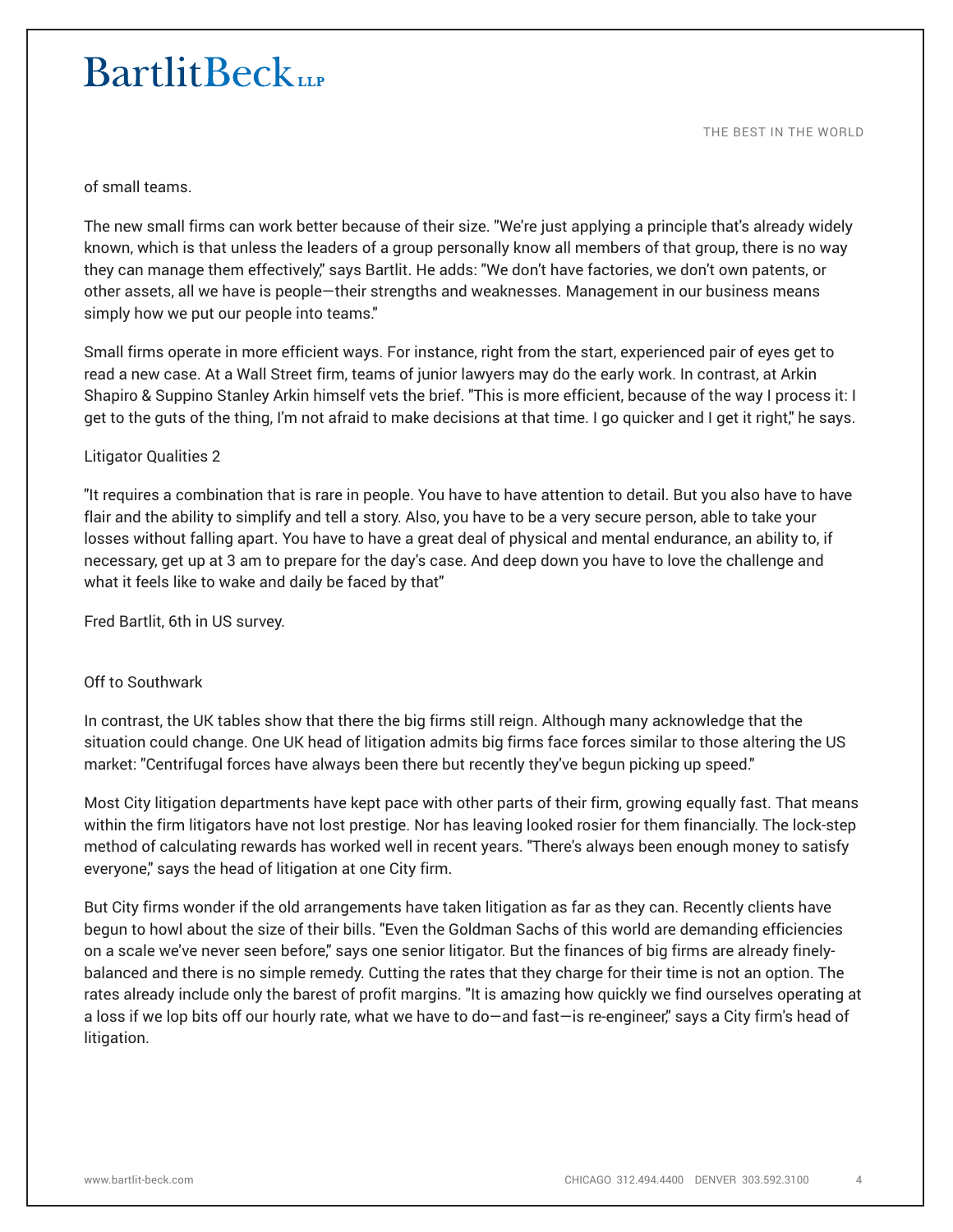THE BEST IN THE WORLD

Otherwise, he thinks, litigation departments will see their biggest names start to go: "The heavy-hitters will realize that if they left and set up on their own just outside the city—across the river in Southwark say—they could offer their clients exactly the same product at about half the current price."

The US and UK tables share another surprising characteristic—almost no female names. In the whole survey, only three women appear: Patricia Hynes, who appears at number 16 in the US list, and Michelle Carr and Julie Ward, four and five in the Australian report. "I think the explanation is that it's probably a matter of time," says Fred Bartlit. "You can't be a good trial lawyer without spending 20 years down at the court and there aren't yet many women who have chosen to do that." But it may also be that, when a questionnaire like ours arrives, women suffer from a lack of the right image.

One litigation counsel at a major US chemical company suspects that is the case: "I think that a lot of people filling out your questionnaire may have approached it as, Okay, who do I think is the fastest gun in the west, and maybe people don't really think of women like that. Which is a pity. I certainly know some very able litigators who are women to whom we give a lot of work."

### Litigator Qualities 3

"What sets apart the really good younger ones right now, the one who are really going somewhere, is that they regard themselves as having an absolute proprietary interest in the client's dispute.

"It's more than just commitment—it's as if they own it. It's not the client's case it's theirs. Funnily enough that doesn't make them aggressive as people necessarily. It's just that their commitment is total. And if it means staying up three nights in a row, or canceling family holidays at the last minute, they do it and it's not even a question."—The head of litigation at a City firm.

### **Plaintiff knights**

On the subject of best individual, the US and UK individual tables each feature an unusual name. John O'Quinn (number nine in the US), and Martyn Day (number 10 in the UK) are generally renowned for their skill at suing companies, not for representing them. O'Quinn is famous for bringing cases on behalf of women with silicon breast implants. Last year, that work is reported to have earned him \$40 million. Clearly, his courtroom skills have earned him a high regard. The same is true of Martyn Day. "The closest thing the UK has to a US-style plaintiff lawyer," comments one head of litigation.

Whether Martyn Day would act for a company is unclear. Many think it is unlikely he would ever be asked. "I don't think a big company would be able to make itself hire Martyn. They'd instinctively not trust him," comments one senior litigator.

Yet in the US such link-ups are becoming commonplace. "Some members of the US plaintiff bar have acquired unique experience as trial lawyers and often they are simply the most effective and aggressive advocates you can have," says Theodore Tezlaff, general counsel to the conglomerate Tenneco.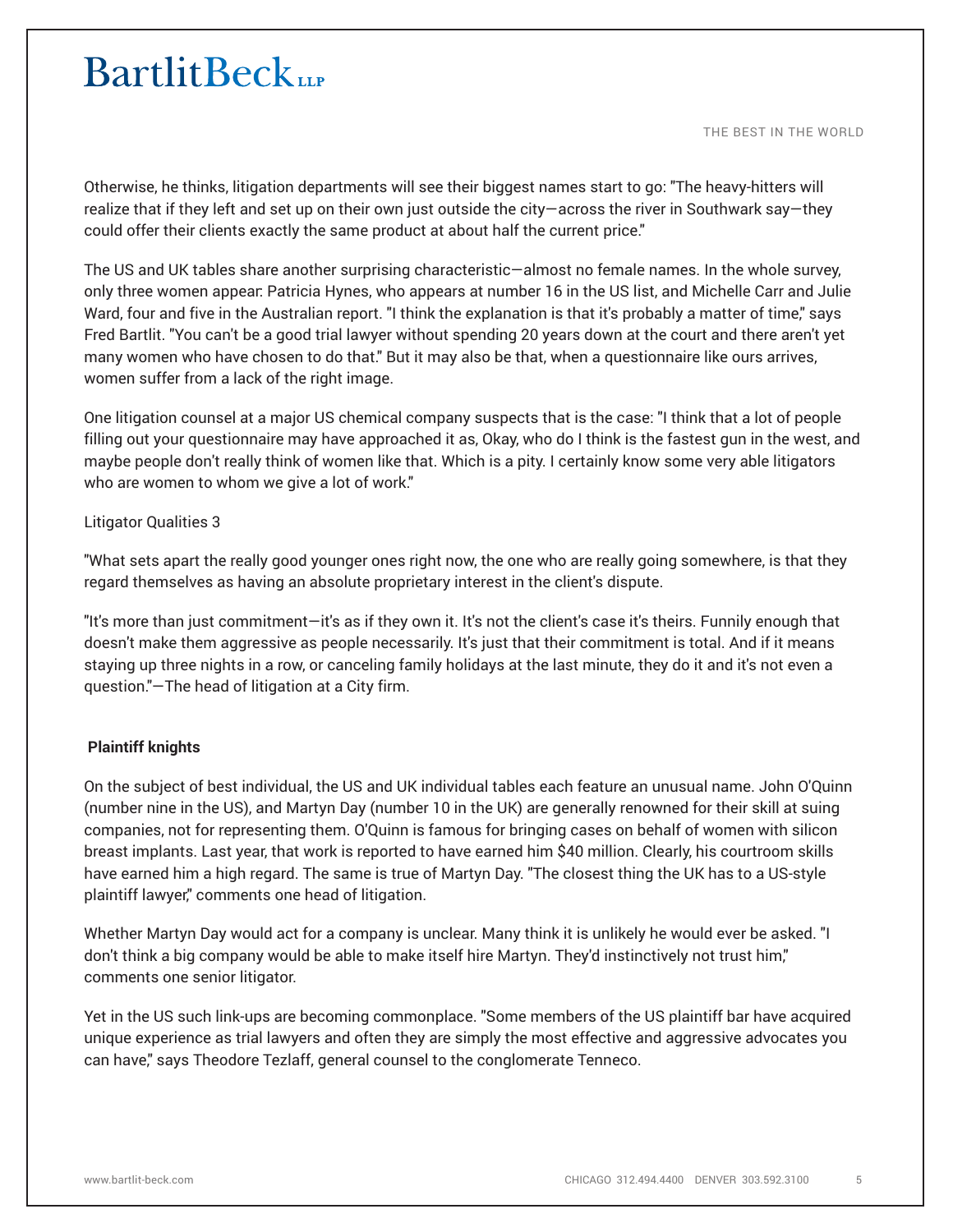THE BEST IN THE WORLD

The result is a new kind of US litigator, best exemplified by Stephen Susman, our US winner. Susman worked on the plaintiff side of law for most of his early career.

But these days he does defense work for big companies as well. "I'm just a trial lawyer. I work both sides of the docket, pretty much evenly—a real 50/50 split," says Susman, who last year won a \$14.2 million verdict against RJ Nabisco in a dispute about back pay and a \$21.7 million settlement from Xerox for a breach of contract. His firm's winnings last year totaled more than \$140 million.

#### Success breeds success

It is said that when, in December 1987, the king of the Texan trial lawyers, Joseph Jamail, won a remarkable \$10 billion verdict against Pennzoil, his phone rang non-stop for three days.

His secretaries logged 500 calls a day. Soon afterwards, Jamail found that Kirk Douglas, the actor, had arrived on his books.

For litigators, there is little doubt that success attracts new work. A big win or a recent court record unmarked by defeat is a valuable asset.

Yet few firms make a habit of publishing their litigation departments' performance figures, or will seek attention after noteworthy success.

"You don't build a reputation by acting like a ball team," says Stanley Arkin, of New York's Arkin Schafer & Suppino. He believes that reputation gravitates naturally to where it is deserved: "The best way to build it is to be an effective advocate. Just do a good job. Don't hide, and afterwards you'll start to hear your name mentioned around town."

That view is widely held. In some parts of the US, references to past victories are even forbidden under the local bar association rules. "Unbelievably, their idea is that if you tell a client about how you've won cases in the past you might mislead them into thinking that you will win this one too," says Fred Bartlit, of Bartlit Beck Herman Palenchar & Scott LLP.

He takes a less staid view: "Win-loss records do count—it's part of communicating who you are, what you've done, who you've represented, who

you've acted against."

Hiring a litigator, he says, should be like selecting a surgeon to do open-heart surgery: "How are you going to feel if the elegant and distinguished looking guy you've booked suddenly tells you that he's never actually done an operation before—but he's thought a lot about it."

Bartlit believes that clients today demand more information about the lawyer they are hiring. Bad past experiences are to blame: "I've had many clients tell me about how they were in court once and they knew as soon as they heard their lawyer's opening statement that they'd made a terrible mistake."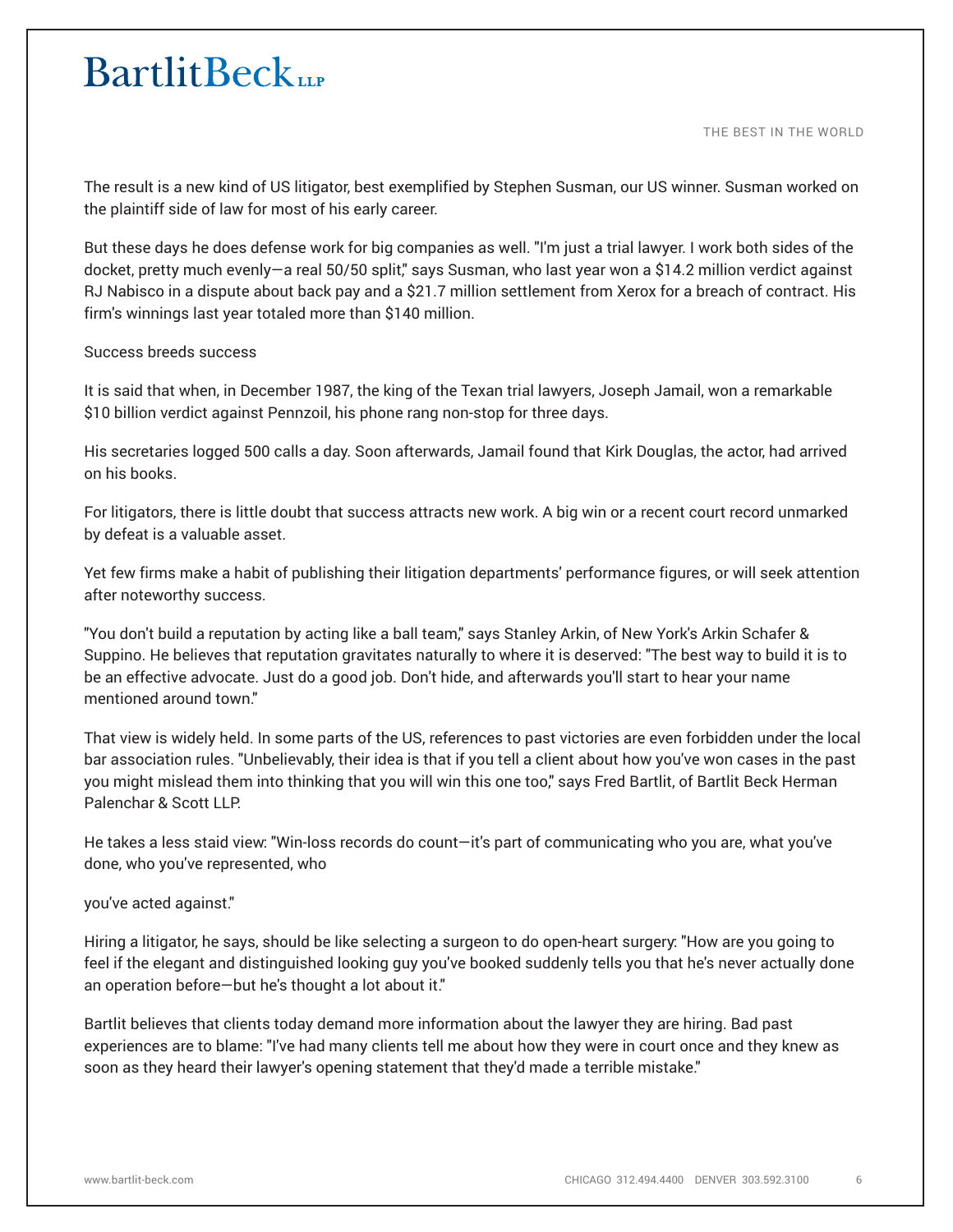THE BEST IN THE WORLD

"The truth is you can't tell how good a lawyer is just by meeting him, any more than you can tell how good an actor is just by looking at their photograph," he concludes.

#### A stellar year

The Minneapolis firm of Dorsey and Witney also takes that view. In a letter that accompanied their employment law newsletter for February 1996, the employment litigation team listed its performance during the past year. With nine wins at trial, 14

summary judgments in their favour, two cases where the other side pulled out completely, and no losses, the team's 25 members had every reason to feel proud. "1995 was a stellar year," says the team's leader Roy Ginsburg, who sees pulishing results as serving several ends.

"It makes us proud, it makes our clients

proud, and it shows them that we may have unpublished orders and judgements in our possession that could be of help to them—and we send them copies of those if they ask.

"In addition, it brings new clients in. These usually already have some familiarity with the firm. They use the firm for work already but as yet they don't bring their litigation here," Ginsburg says.

### Trail blazing

In the UK, one of last year's biggest winners was City firm DJ Freeman. Its profile could not have been higher following a highly publicized victory over another City firm Clifford Chance, in a long running construction dispute. Not only did Clifford Chance's client abandon the case in mid-trial,

it later apologized, in advertisements taken out in the specialist construction press, for starting the dispute.

Anthony Edwards was the man in charge of DJ Freeman's case. He confirms that clients look at a firm afresh after a big win: "We've benefited enormously from the big win. Clients who use the firm for other things property work for instance—are very pleased to see the litigation

#### department trail-blazing."

Two company clients, that had not thought to use the firm for litigation before, have now brought him work Edwards states. "We're picking up litigations that they would previously have taken elsewhere," he says.

In a business where the only product is success, why is anyone surprised if law firms revel in their wins?

Fee deals